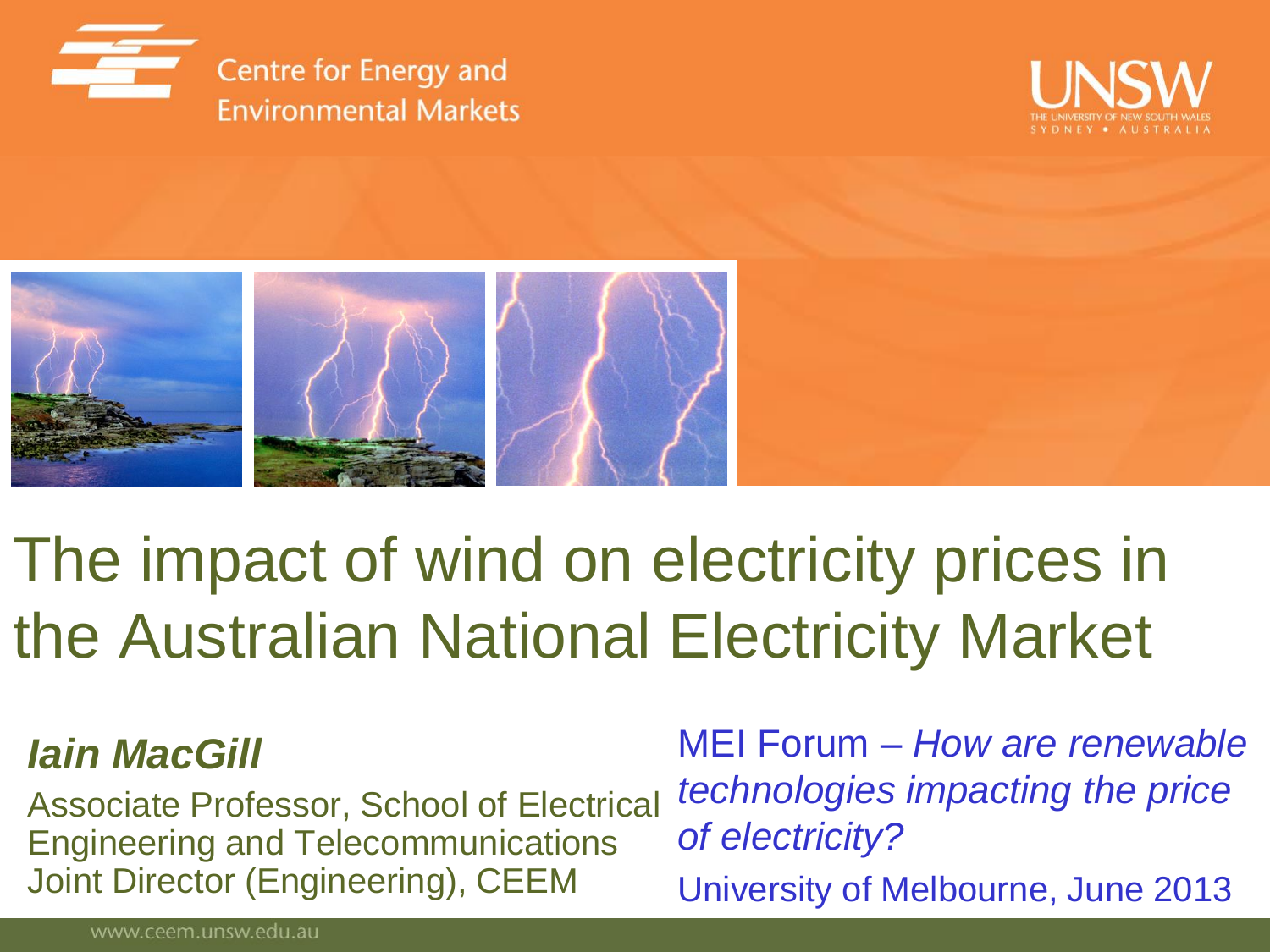



# Merit Order Effect

- **Merit order** ranking available sources of energy, especially electrical generation, in ascending order of their short-run [marginal costs](http://en.wikipedia.org/wiki/Marginal_cost) of production to efficiently prioritise dispatch
- **Merit order effect -** Impact of bringing new generation into existing merit order: impacts on dispatch, costs (and prices)
	- Strong theoretical basis
	- Measurable impacts in electricity industries around the world
	- Not just an issue for renewables or electricity; eg. Nuclear, Demand, Hydro Merit Order Effects have all occurred in electricity industries around the world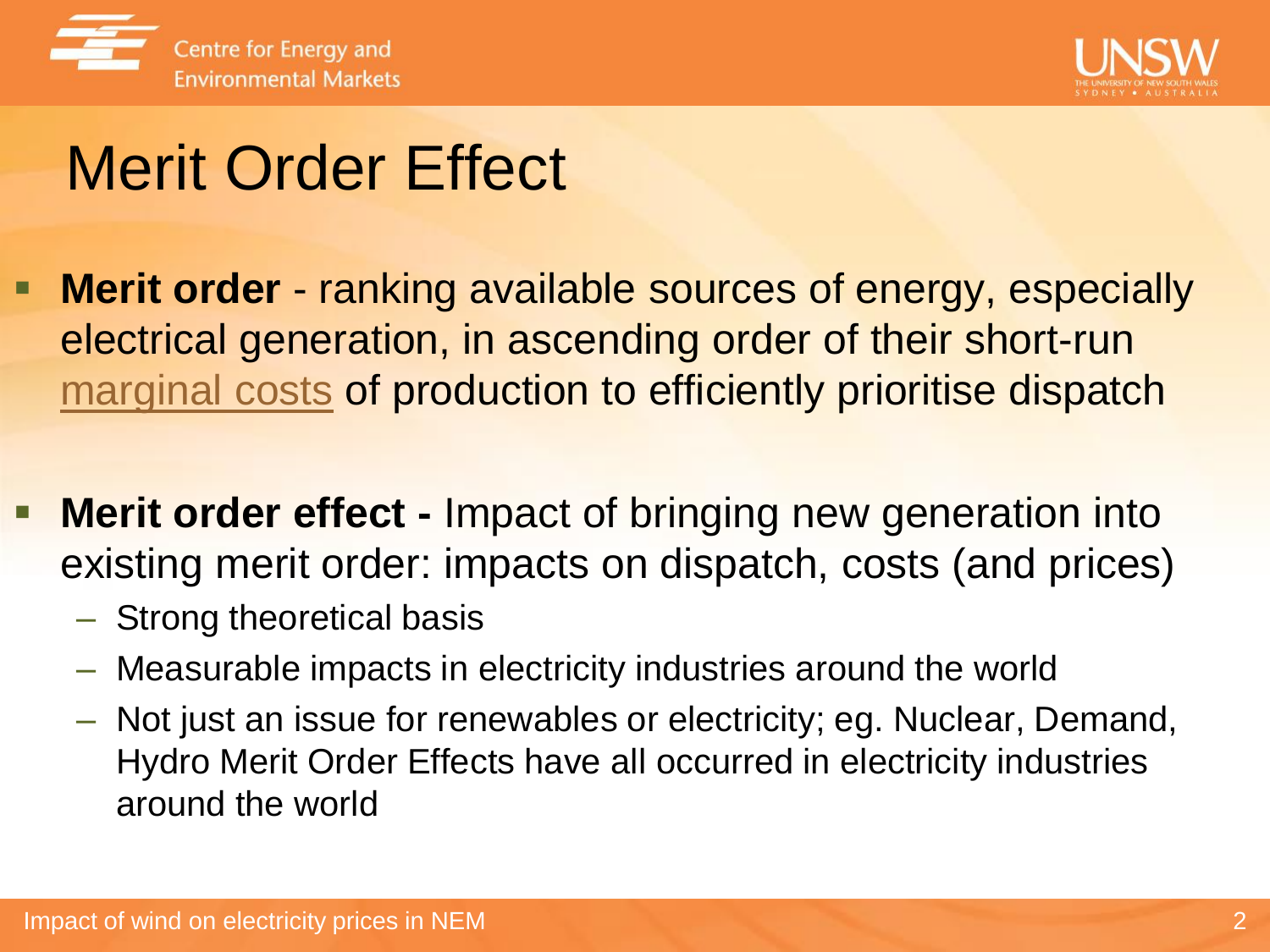



# Merit order in theory for a restructured EI

- Generation incentivised to offer generation at operating cost
- Any change in availability of low-cost generation (or demand) may change wholesale dispatch price, perhaps volume if price sensitive demand
- Overall industry *operational cost* saving from change in total operating costs of dispatched generation – cheaper gen replaces more expensive.
- Surplus (profit) transfer from generators to buyers, and between generators, from price change

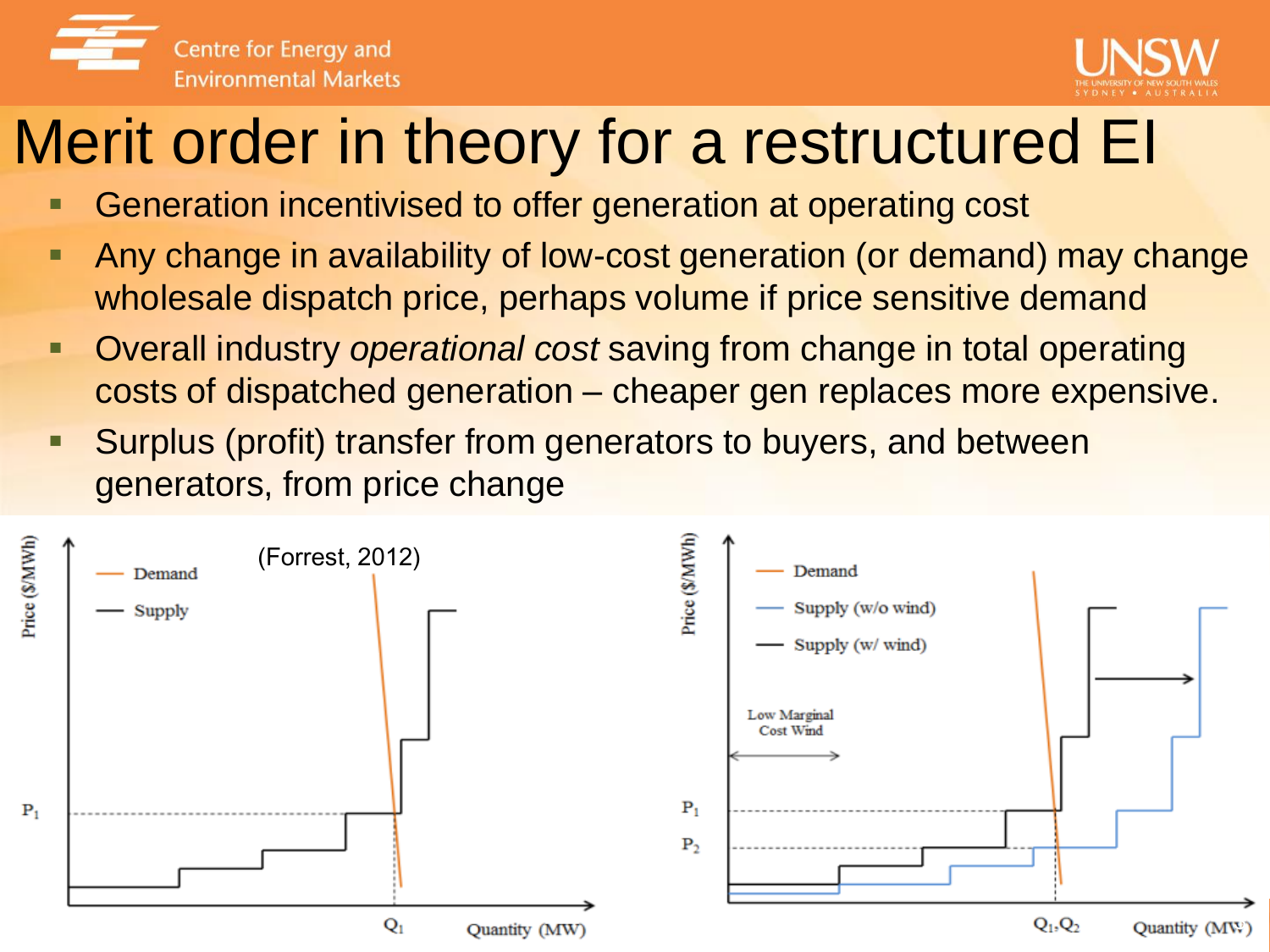



# Merit order in practice

- Generator offers reflect range of considerations
	- Plant technical characteristics, realities of security constrained dispatch
	- Derivative contract positions, market strategies, market power
- Longer term drivers
	- prices have to be sufficient to encourage appropriate existing plant to stay, new investment to be delivered as required



Impact of wind on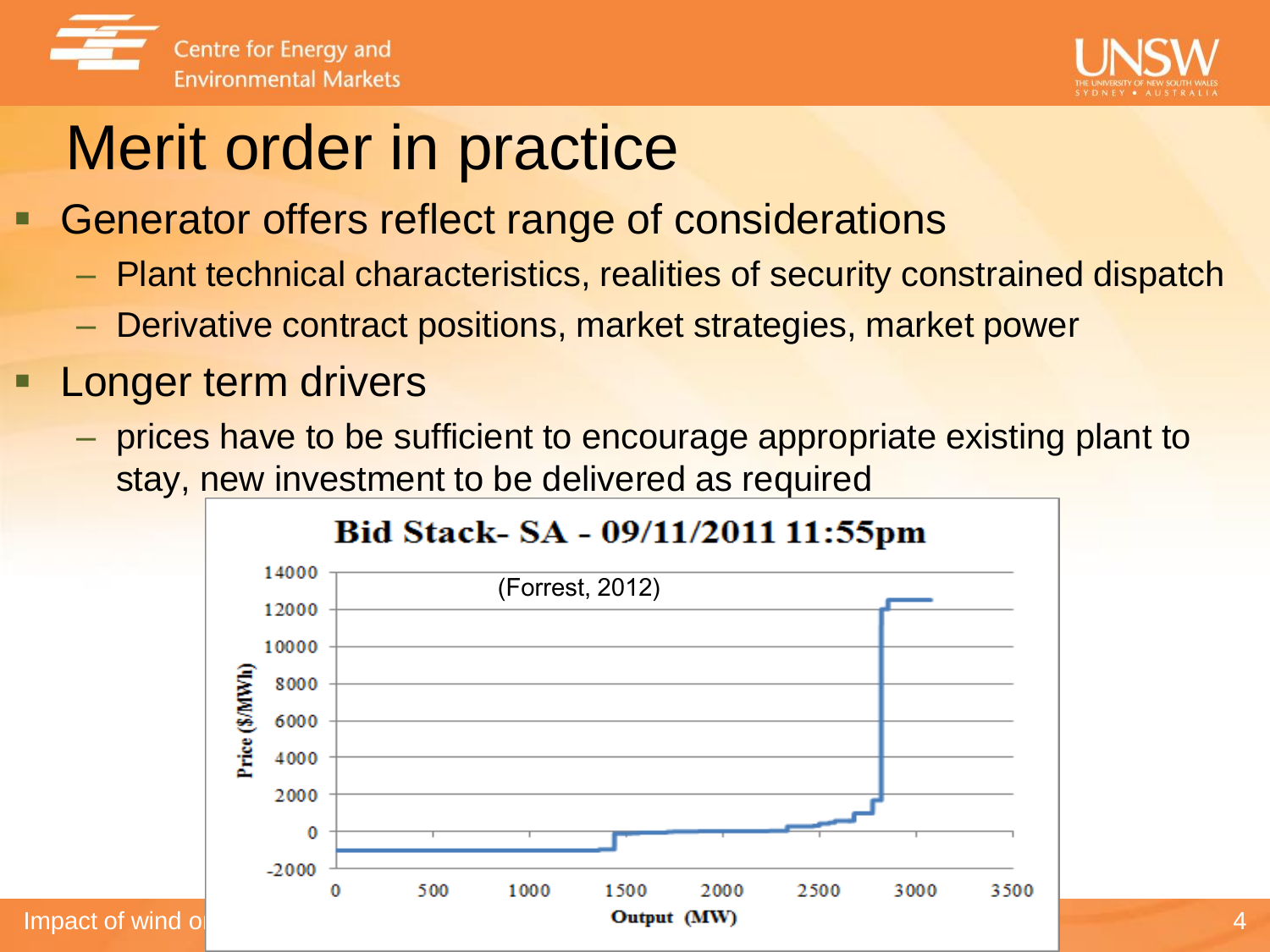



# Merit order impacts part of the policy debate

- **If the 2007, the time frame for increasing the share of Victoria's electricity** *consumption from renewable sources to 10 per cent was extended from 2010 to 2016. A range of factors, such as the interests of existing generators, the renewable energy industry and Victorian electricity consumers, were considered in extending the target. However, the extension occurred primarily to alleviate the concerns of brown coal generators that the 10 per cent target would deliver too much renewable energy generation too quickly, which would reduce wholesale electricity prices and adversely affect existing generators. (Victorian Auditor General, 2011)*
- MOE role in policy process not necessarily transparent, recent work including MEI, CEEM relevant in highlighting these issues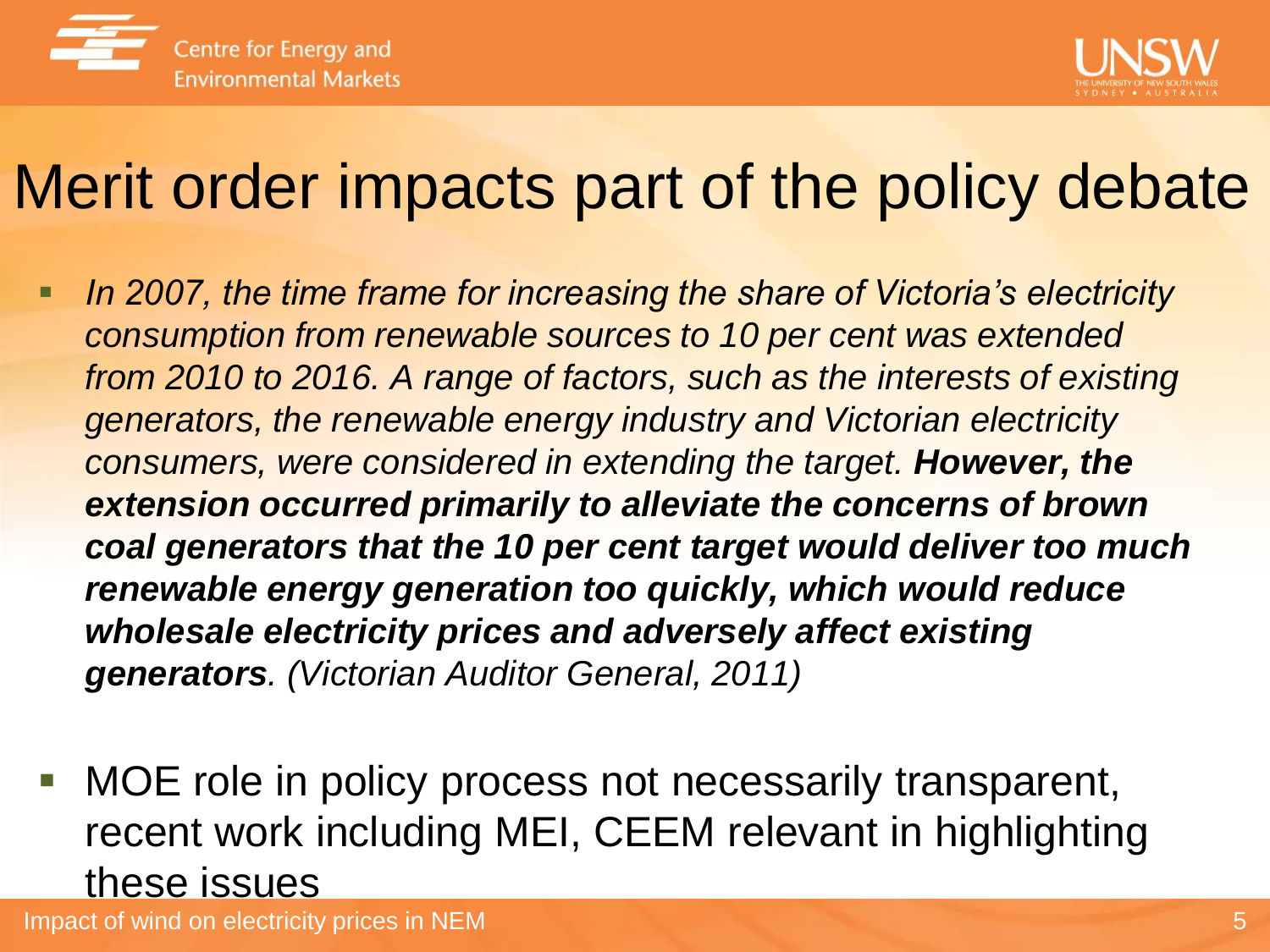



## More general framework – economic value of highly variable, partially unpredictable renewables

- Energy value of renewables in an Electricity Industry depends largely on its match with underlying cost drivers such as time and location varying demand, availability of other generators
- *Marginal* energy value of RE declines as penetrations increase
	- An issue with virtually all generation technologies
	- generation without inherent energy storage has lower value than conventional gen with storable energy sources (coal, gas, hydro)
- Variability + unpredictability significant but complex implications
	- Significant 'complementary resources' competition in wholesale market that can assist in managing this variability + unpredictability
- **Of course,** Environmental, energy security and other values of RE increase with greater deployment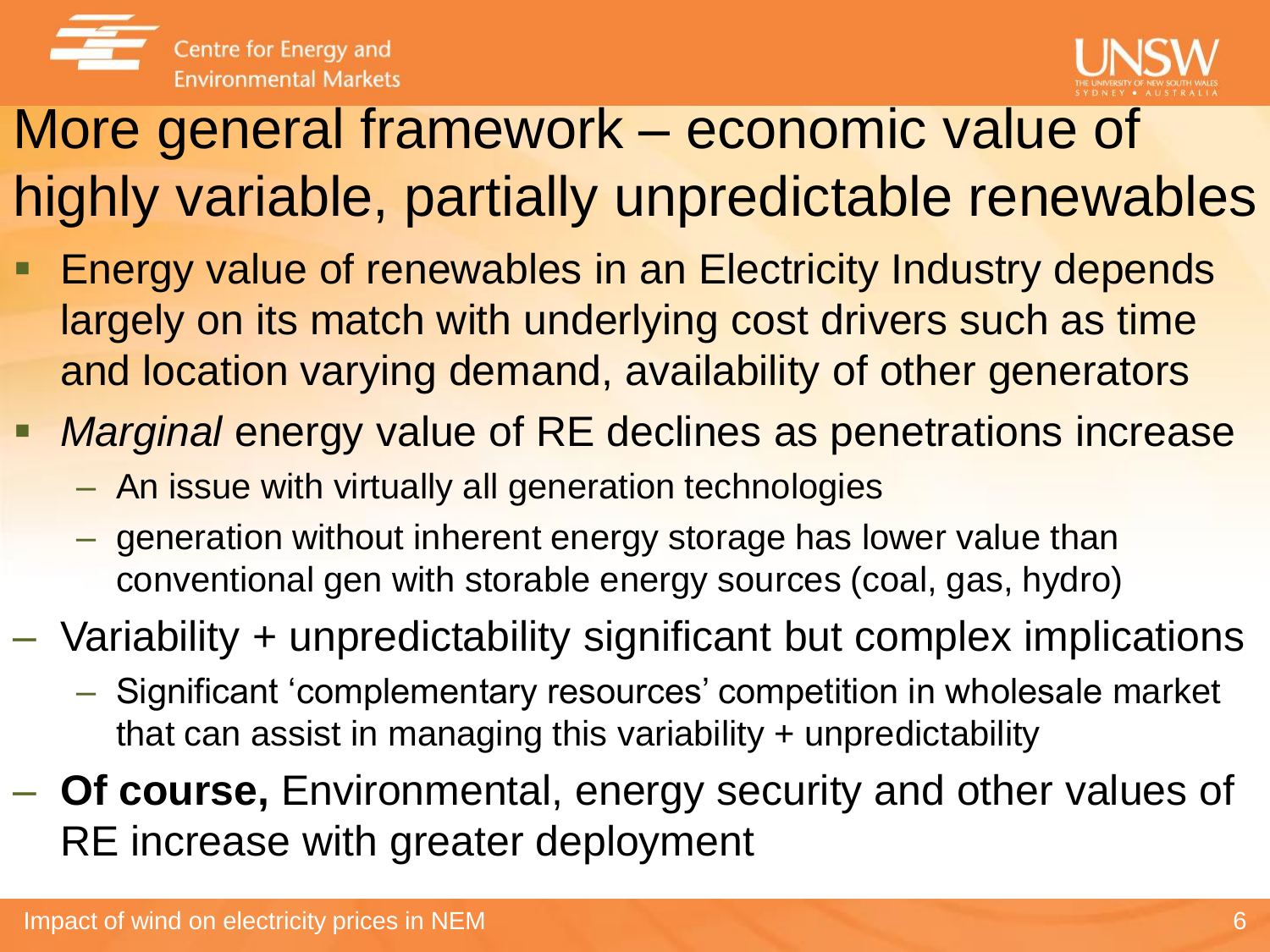



# Estimating the Merit Order Effect

- Electricity market model/simulation that can be run with and without the inclusion of RE
	- potential to capture longer-term effects
	- requires consideration of counterfactual BAU scenario
	- market models have significant limitations
- **Time-series analysis of historical electricity market data** 
	- Doesn't require assumptions about alternative scenarios
	- can only analyse short-term effects; not investment implications etc
	- Difficult to resolve impact of RE in context of other potential market drivers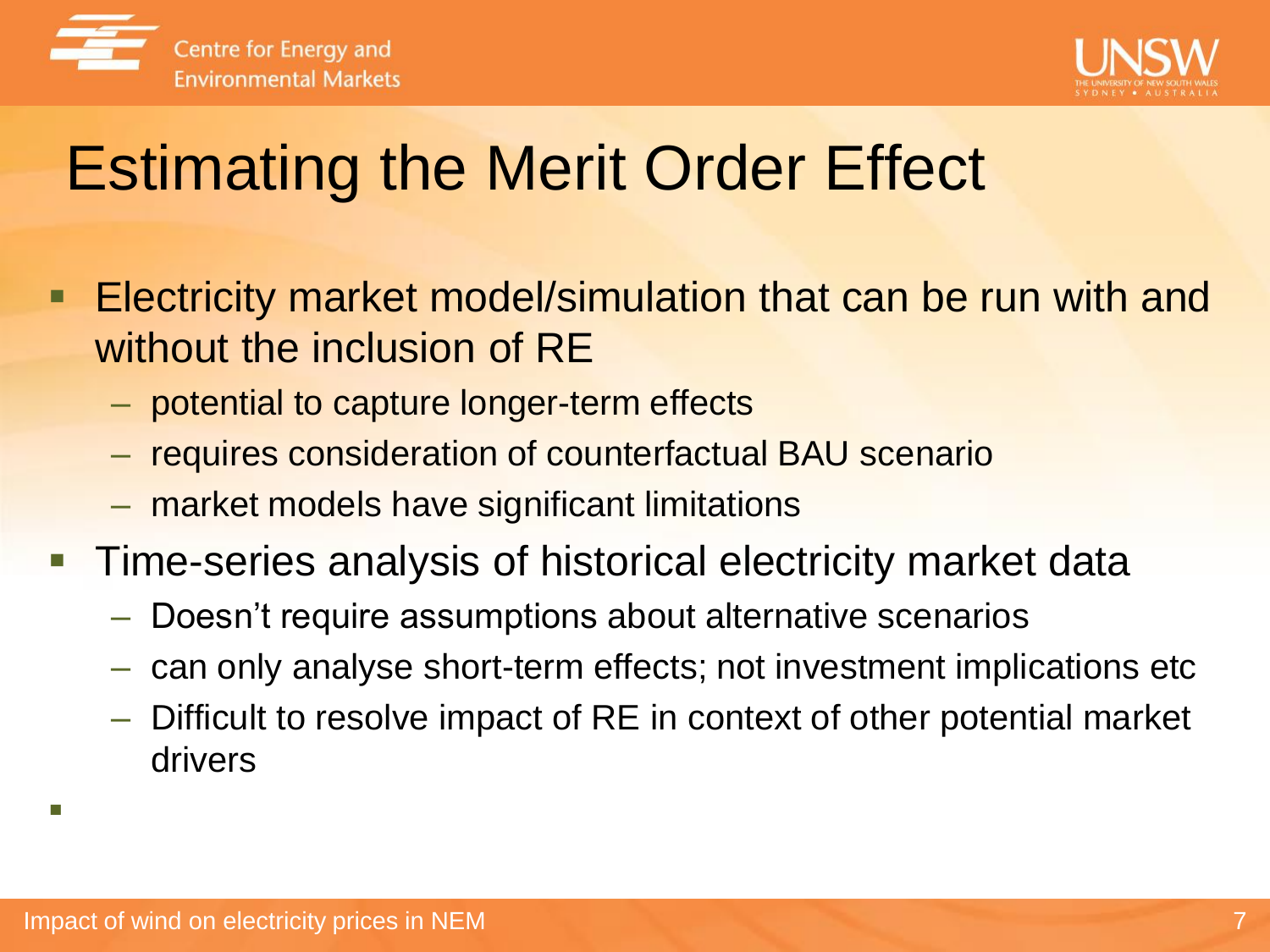



## Value in the NEM – costs, prices, tariffs...



#### (adapted from Outhred, 2007)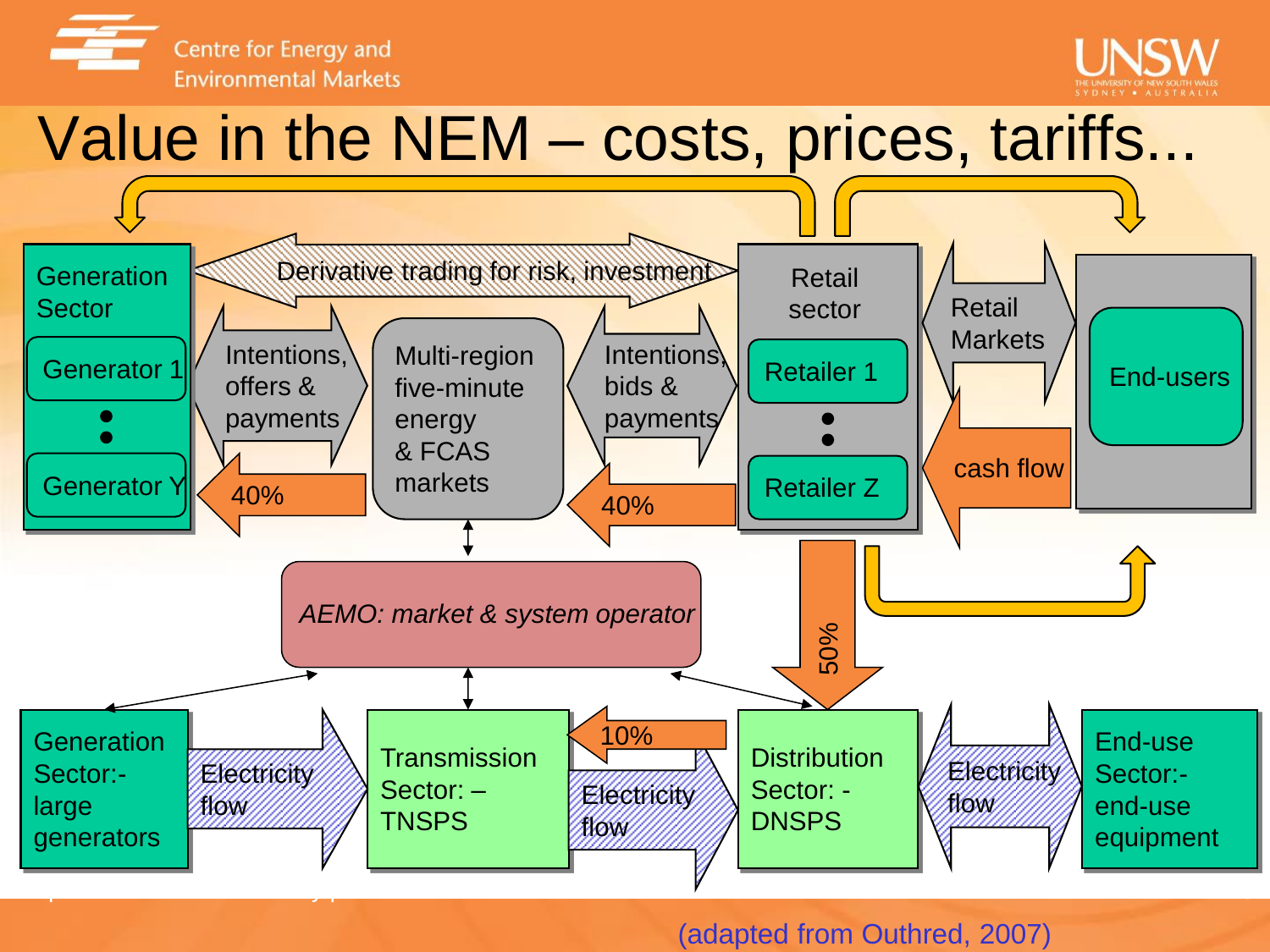



## .. many drivers of cost, price outcomes

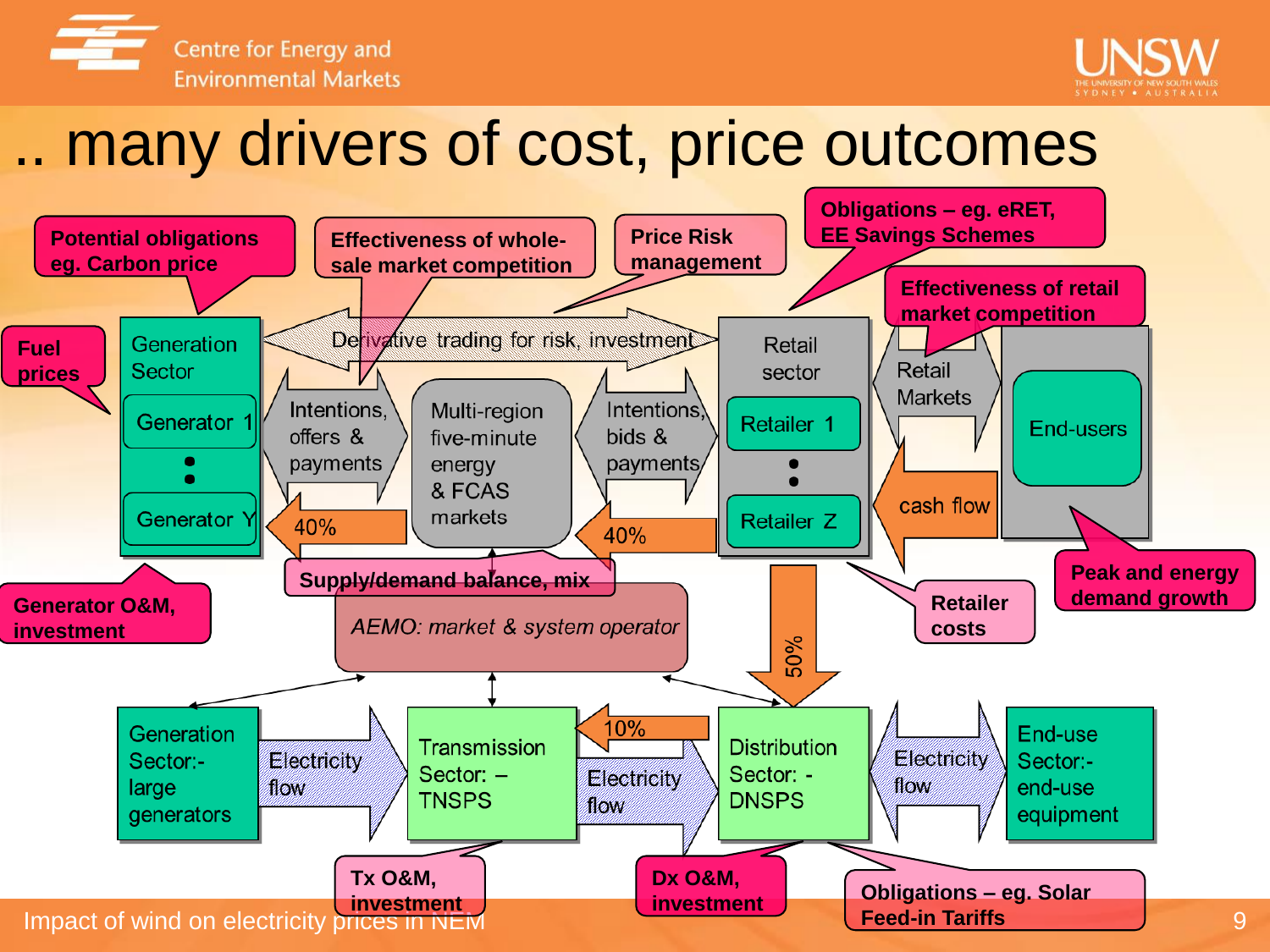![](_page_9_Picture_0.jpeg)

![](_page_9_Picture_1.jpeg)

## South Australia a world leading wind jurisdiction for empirical analysis

Wind generation share of total generation, by region

![](_page_9_Figure_4.jpeg)

10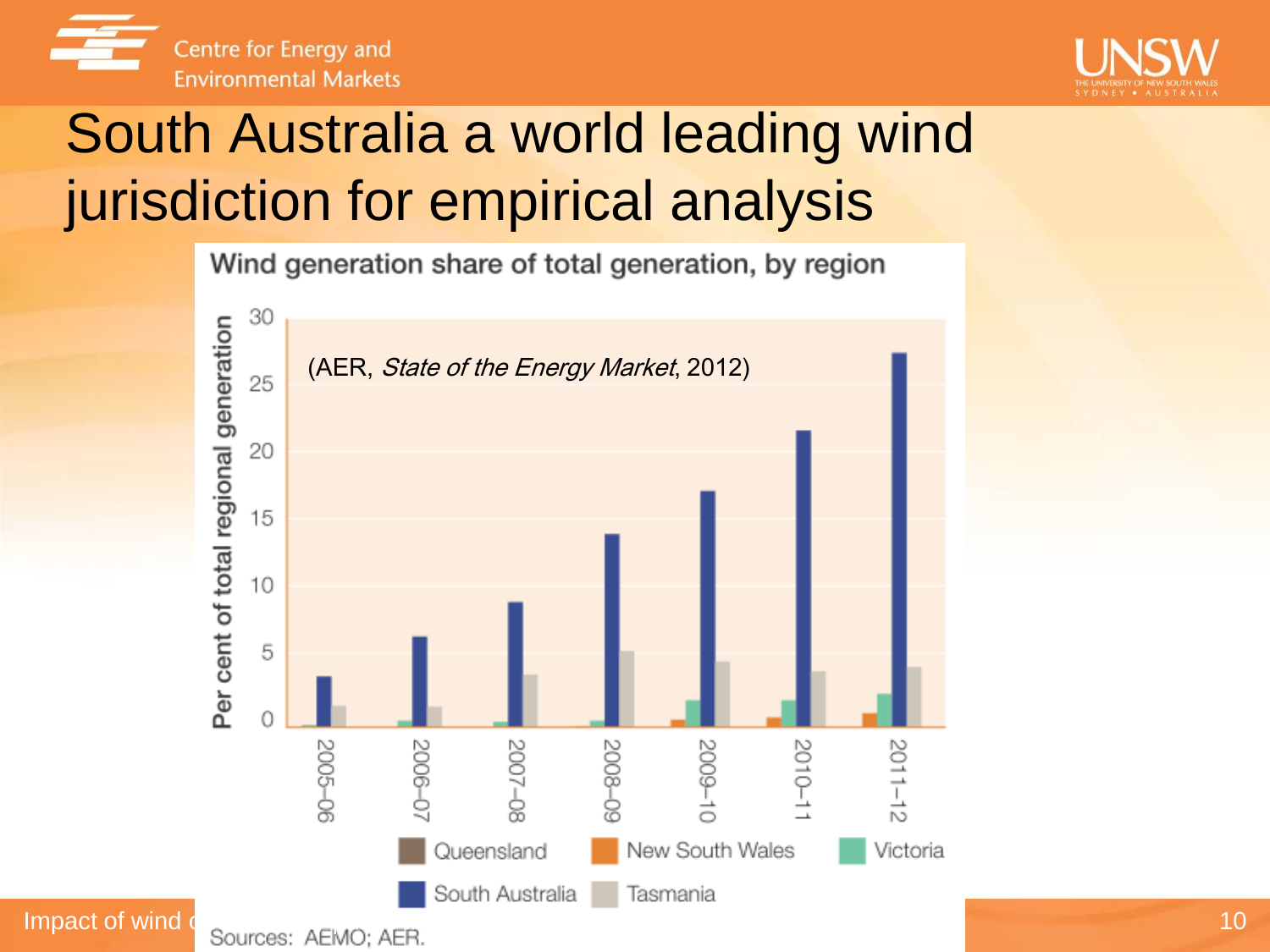![](_page_10_Picture_0.jpeg)

## Commercial value in wholesale market

Wind, as with any other gen investment shifts mkt outcomes, & hence revenue of all market participants. In a restructured electricity industry, such impacts an intended outcome.

Wind clearly appears to be impacting wholesale spot prices in SA (above) and VIC (below) *but note complexities of such analysis wrt overall impacts, particularly in longer-term, also wrt ancillary, derivative prices)*

![](_page_10_Figure_4.jpeg)

![](_page_10_Figure_5.jpeg)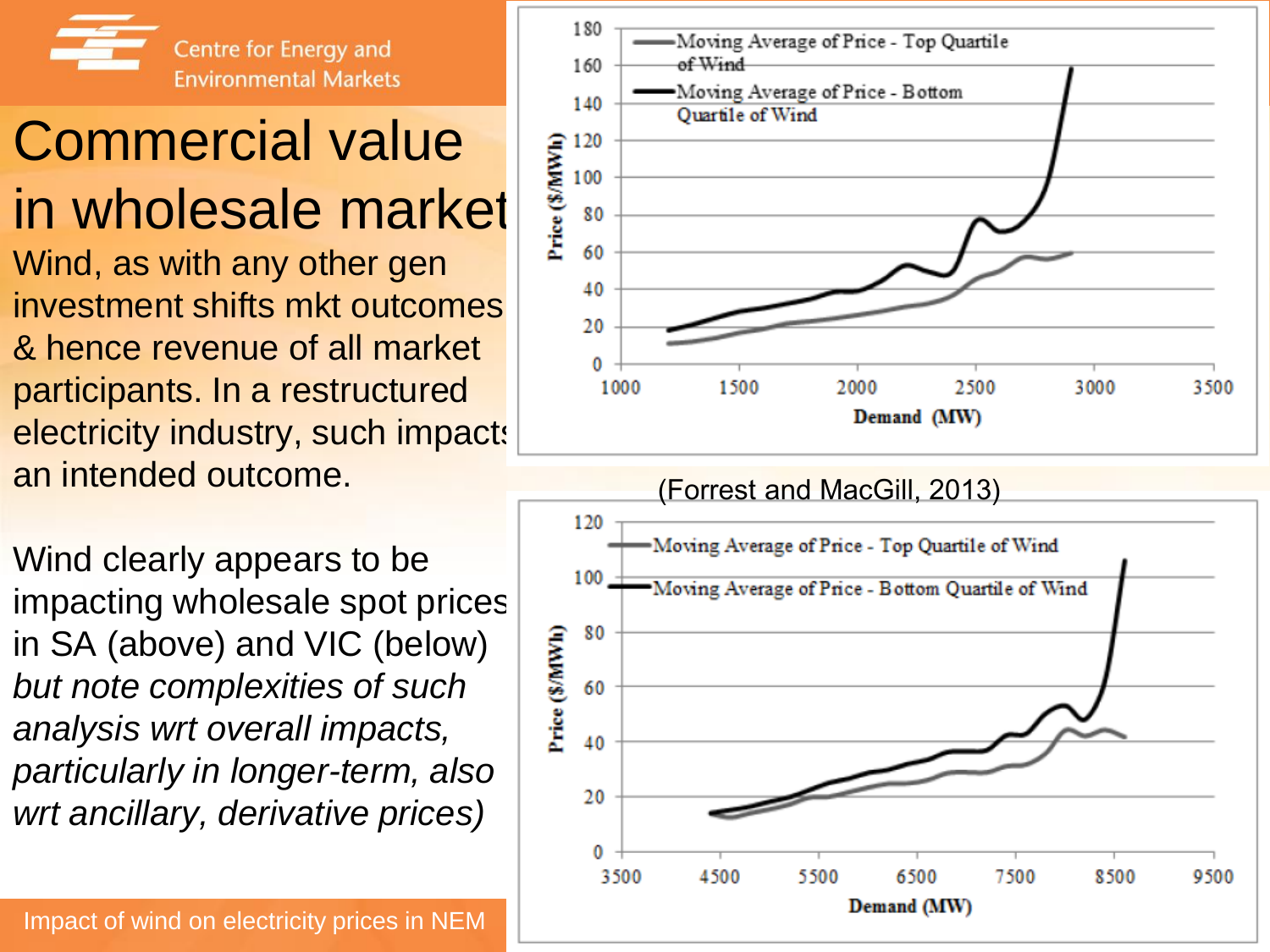![](_page_11_Picture_0.jpeg)

![](_page_11_Picture_1.jpeg)

### SA wind and wholesale spot prices (2009-10 data)

![](_page_11_Figure_3.jpeg)

(Cutler, Boerema, MacGill and Outhred, *Energy Policy J.*, 2011)

Impact of wind on electricity prices in NEM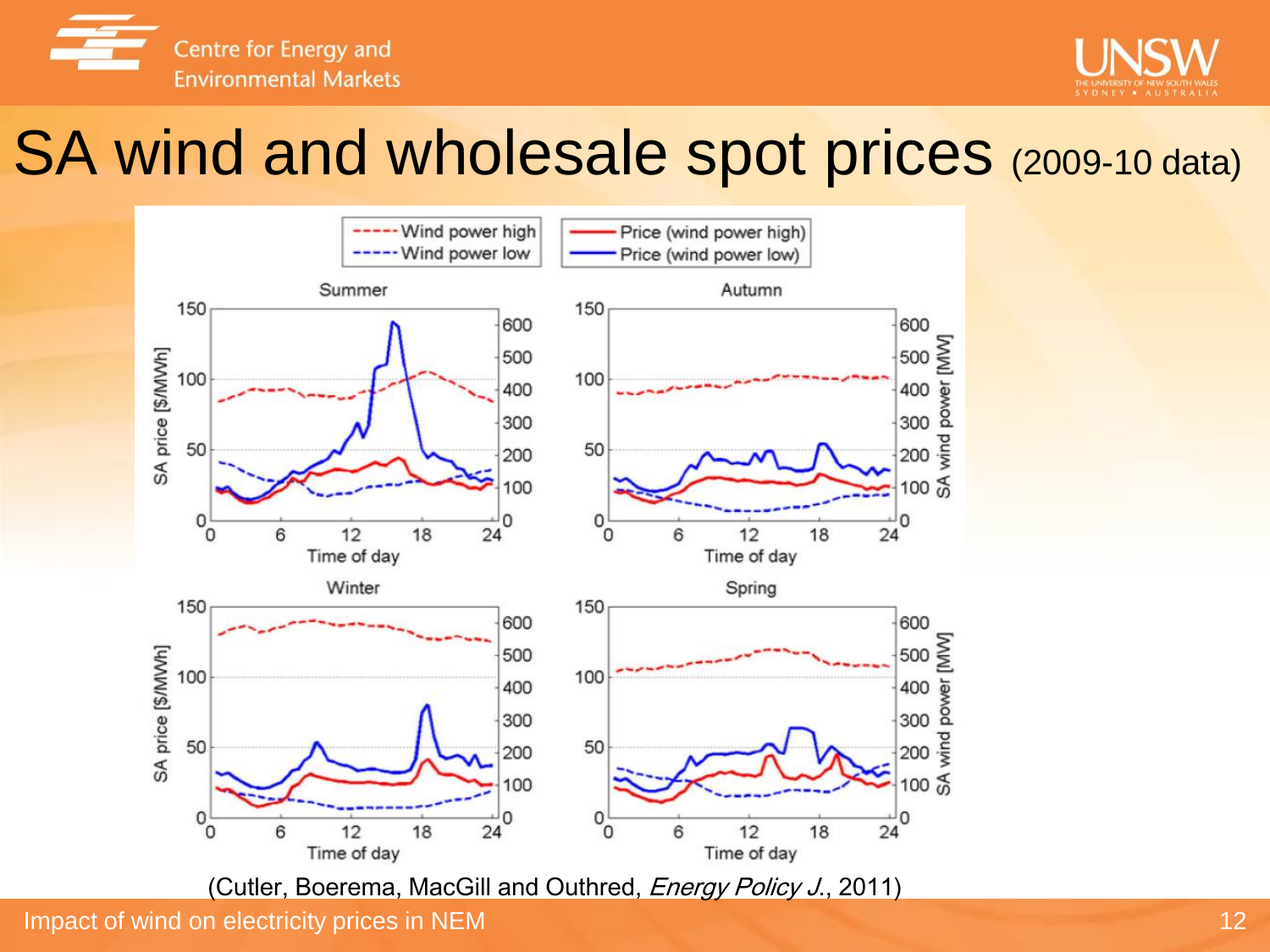![](_page_12_Picture_0.jpeg)

![](_page_12_Picture_1.jpeg)

# Wind energy 'value' in NEM?

At high penetrations wind generation earns less than more dispatchable generation – appropriate outcome as technology without primary energy storage has lower value in electricity industry than generation that does

| Financial year 2009-10                                                                                       | <b>SA</b> | <b>VIC</b> | <b>NSW</b> |
|--------------------------------------------------------------------------------------------------------------|-----------|------------|------------|
| Min/Max demand (MW)                                                                                          | 814/3121  | 4082/10047 | 5692/13885 |
| Installed wind generation (MW)                                                                               | 868       | 439        | 170        |
| Wind penetration (% annual energy)                                                                           | 17.8      | 2.1        | 0.5        |
| Volume weighted price for all wind farms                                                                     | 47.4      | 32.2       | 66.7       |
| Volume weighted price for all other                                                                          | 90.1      | 42.1       | 52.4       |
| generators                                                                                                   |           |            |            |
| Absolute price difference                                                                                    | 42.7      | 9.9        | $-14.3$    |
| % Difference for wind below $VWPd$<br>(Cutler, Boerema, MacGill and Outhred, <i>Energy Policy J.</i> , 2011) | 51.8%     | 23.7%      | $-27.3%$   |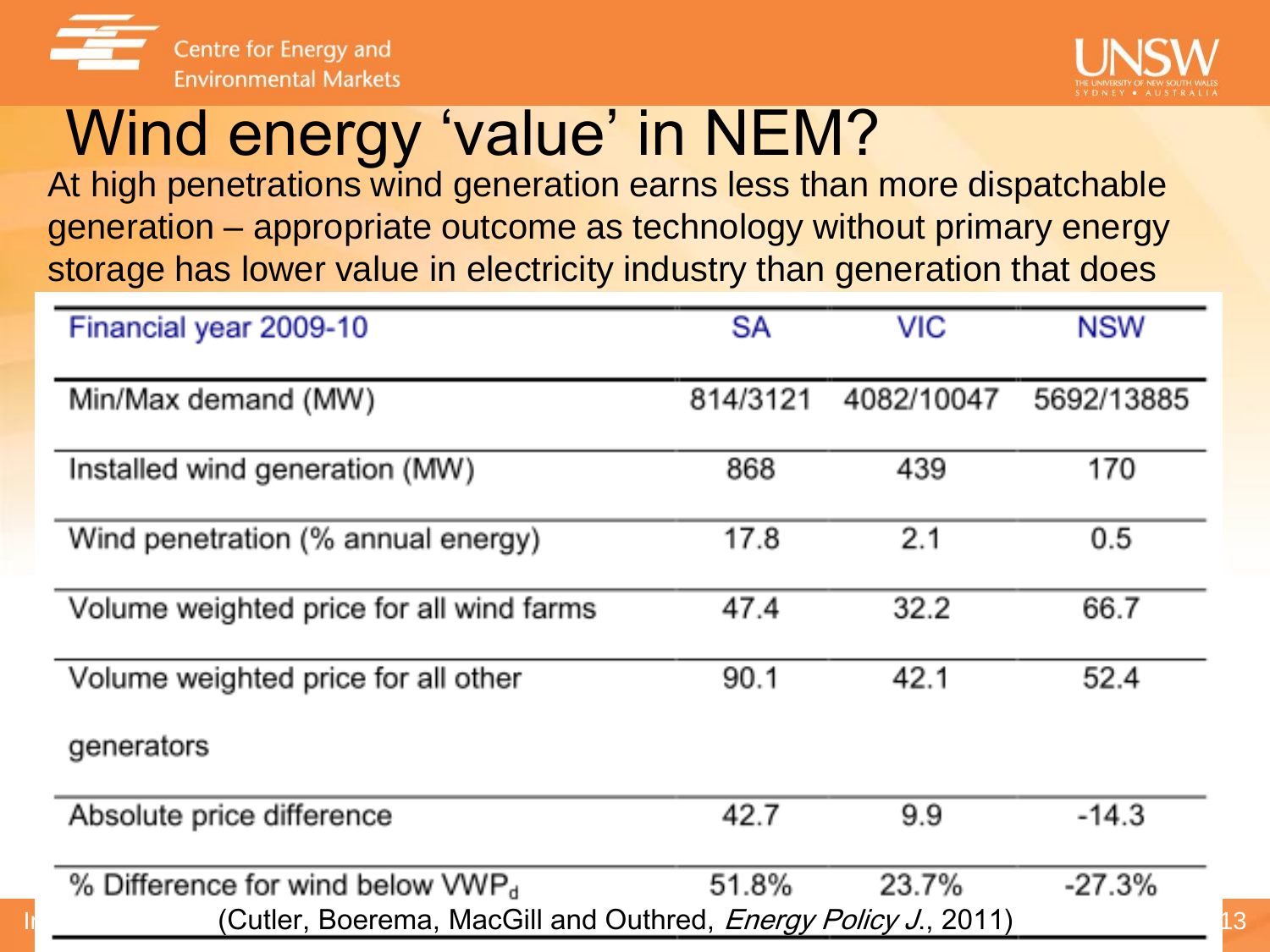![](_page_13_Picture_0.jpeg)

![](_page_13_Picture_1.jpeg)

# Some findings to date

- *Caution required - significant assumptions required*
	- *Including price truncation, relationships between VIC and SA wind*
- **Estimated total price impact of wind in NEM** 
	- South Australia 2/2009-2/2011 -\$7.30/MWh
	- Victoria 2/2009-2/2011 -\$1.96/MWh
		- (Forrest and MacGill, 2013)
	- NEM overall Pre carbon price 6/2011-6/2012 -\$2.30/MWh
	- NEM overall Post carbon price 7/2012-5/2012 -\$3.30/MWh
		- (Cludius, Forrest and MacGill, 2013 forthcoming)

Table 4: Reduction in wholesale price due to the RET, \$/MWh

| By comparison |
|---------------|
| (SKM, 2013)   |

#### With carbon **Without carbon** 2011-2015 2016-2020 2021-2025 2011-2015 2016-2020 2021-2025 South Australia 3.59 16.12 12.83 4.53 17.54 18.95 Victoria 6.79 14.05 14.42 6.94 16.14 25.13 NSW 3.59 4.40 2.13 2.69 6.11 8.96 Queensland 3.90 3.54 3.02 3.08 4.76 8.55

#### Impact of wind on electricity prices in Source: SKM analysis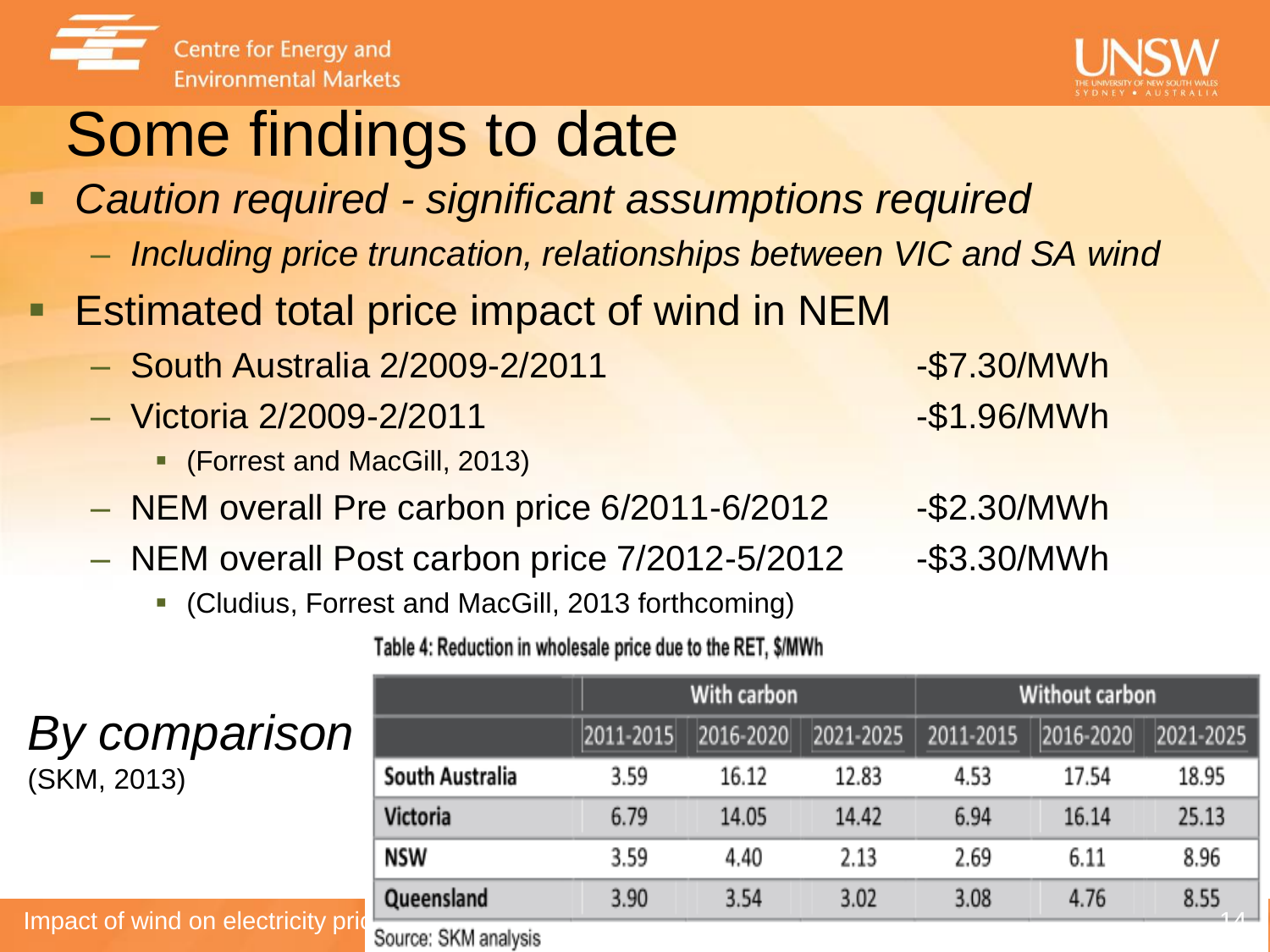![](_page_14_Picture_0.jpeg)

![](_page_14_Picture_1.jpeg)

#### Q: Does wind in NEM increase electricity prices?

- **Wind clearly impacts wholesale electricity mkt prices** 
	- SA and VIC analysis suggests spot price reductions at high wind times
	- Depends on evolving behaviour of wind and other market participants
	- Many further uncertainties eg. potential impacts of rapid wind changes, market power, longer-term investment dynamics on prices
- Wind impacts retail prices both through wholesale price impacts but also REC obligations on retailers
	- Complex relationship between wholesale electricity and REC prices
	- Seems highly likely that all of our supply-side options to reduce emissions will increase 'direct' electricity costs, *but prices?*

#### Key question – which prices for whom?

- Wind is reducing wholesale market prices received by all generators
- Some large industries receiving major exemptions from RET, likely also seeing lower wholesale prices
- Retail customers may not receive falling wholesale market prices
- A 'safe' climate is worth paying for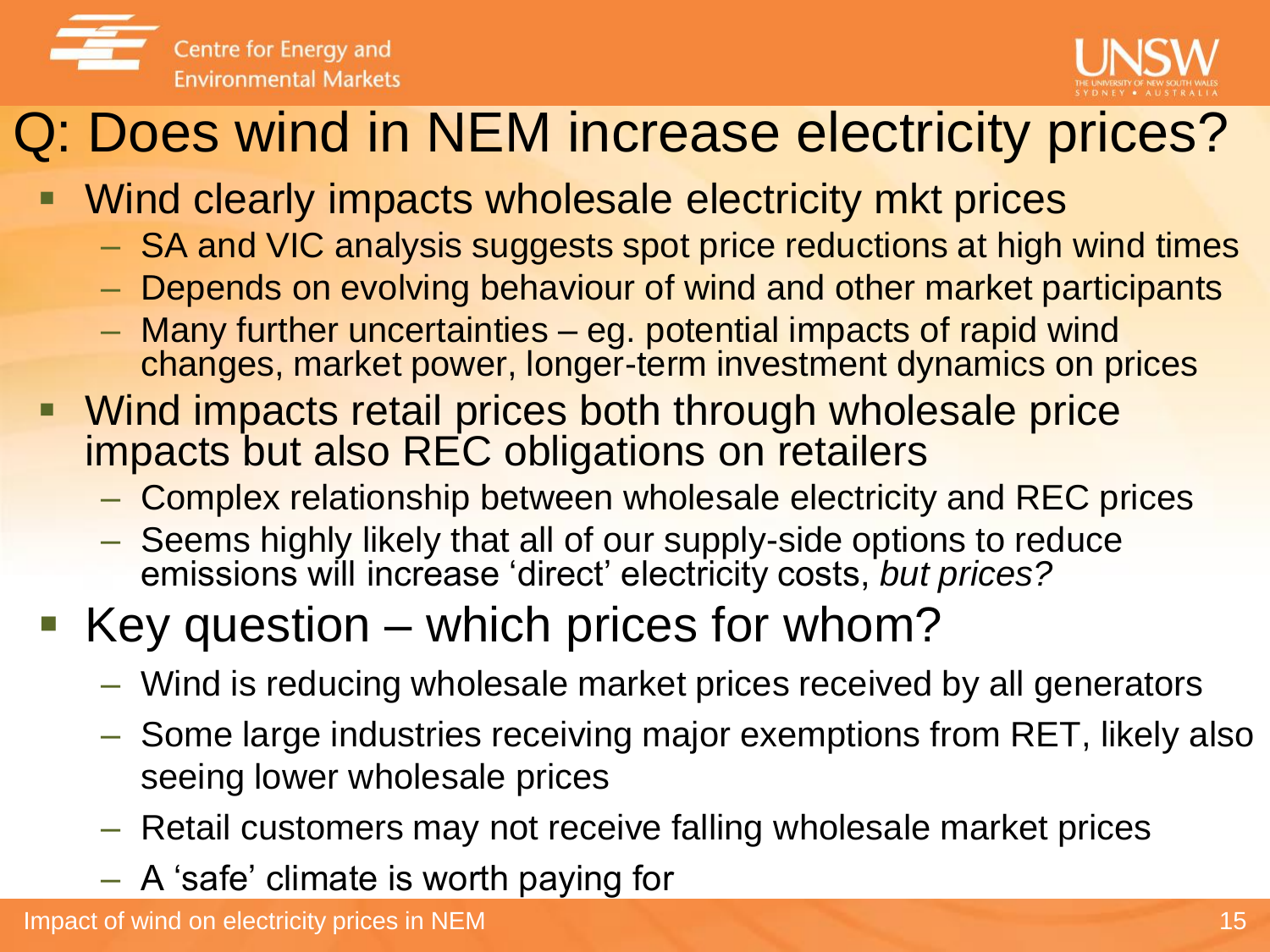![](_page_15_Picture_0.jpeg)

![](_page_15_Picture_1.jpeg)

# Taking a longer-term perspective, 100% renewables a question of when.. and how

- *Our only technically feasible option*
- *Wind and PV seem well placed to play major role*

![](_page_15_Figure_5.jpeg)

![](_page_15_Figure_6.jpeg)